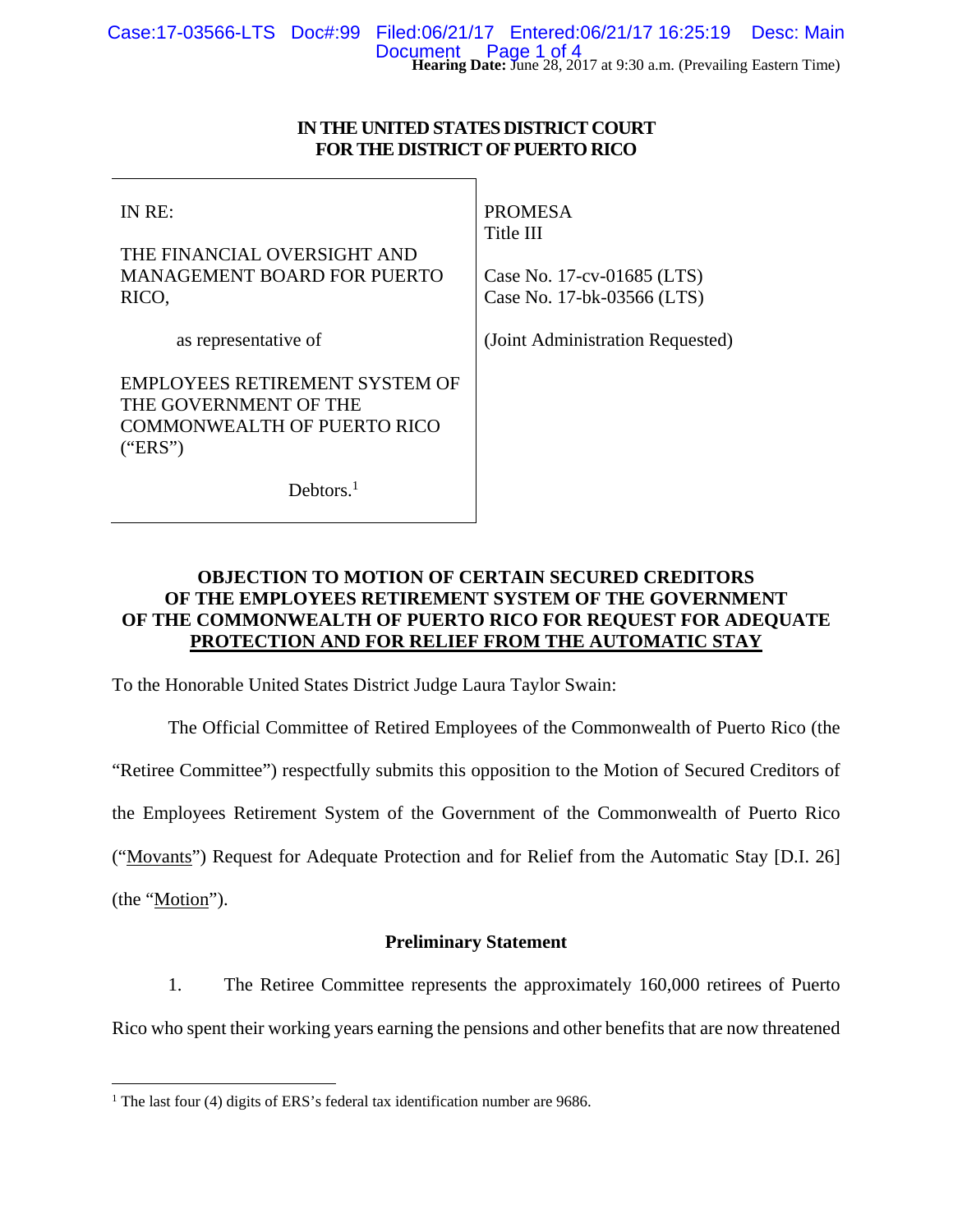#### Case:17-03566-LTS Doc#:99 Filed:06/21/17 Entered:06/21/17 16:25:19 Desc: Main Page 2 of 4

by the Commonwealth's and ERS's Title III Cases. Indeed, according to the Oversight Board, Puerto Rico owes \$49 billion in pension liabilities to its retirees, and by the Oversight Board's projections, the pension funds, including those that ERS administers, are expected to run out of money to fund those pension liabilities as soon as this summer. The Commonwealth's fiscal plan further proposes significant cuts to the retirees' pensions, which if approved, will cause extreme hardship to Puerto Rico's retirees.

2. Against this landscape, the Motion asks this Court to take money away from the already limited and inadequate general revenues—in effect, out of the pockets of the financially strapped retirees—and place that money in the hands of certain ERS bondholders. As set forth below, the Motion should be denied, not only because the relief it seeks is inequitable, but also because it fails as a matter of law.

#### **Objection**

3. The Retiree Committee joins in the objections set forth in the Opposition of Financial Oversight and Management Board to Motion of Certain Secured Claim Holders of Employees Retirement System of the Government of the Commonwealth of Puerto Rico for Adequate Protection and Stay Relief [D.I. 98] (the "Oversight Board Opposition").

4. As set forth in the Oversight Board Opposition, the ERS bondholders' financing statements are fatally defective by virtue of their failure to adequately describe their collateral, and as such, they have no enforceable lien on ERS property and no basis for relief from the stay. (Oversight Board Opposition at 12-16.) And as the Oversight Board argues, even if perfection were not an issue, the Motion should still be denied because Section 552(a) of the Bankruptcy Code precludes any lien from attaching to the post-petition employer contributions to which Movants claim a security interest and because Movants cannot establish that their purported collateral is diminishing in value. (*Id.* at 17; 25.)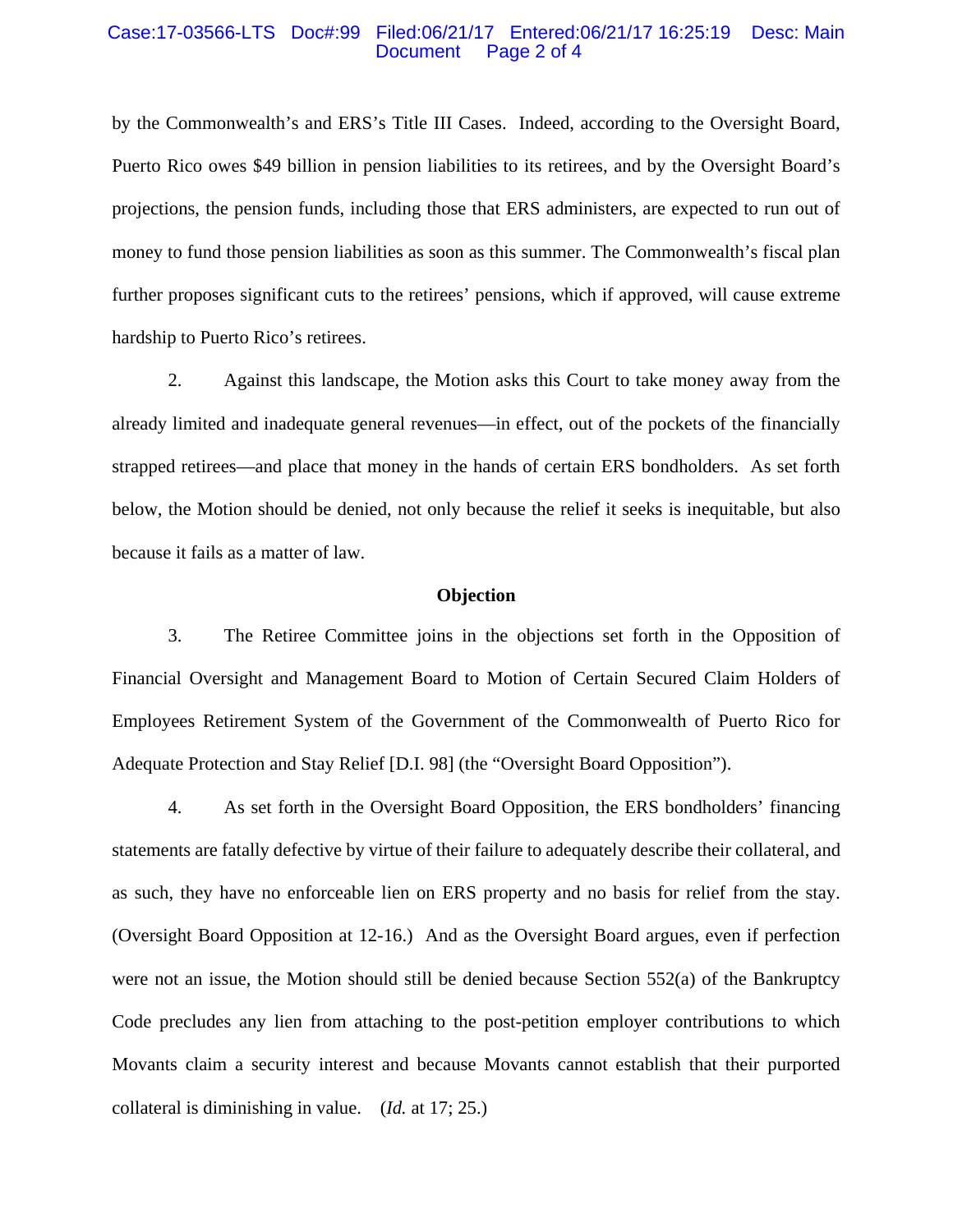#### Case:17-03566-LTS Doc#:99 Filed:06/21/17 Entered:06/21/17 16:25:19 Desc: Main Page 3 of 4

5. In addition to joining in the objections set forth in the Oversight Board Opposition, the Retiree Committee makes a further point. The Motion suggests that there is some significance to ERS' and the Commonwealth's purported acknowledgement of the enforceability of Movants' liens in pre-Title III proceeding litigation. Putting aside the fact that the stipulations entered into in the *Altair* proceeding pertained only to employer contributions received during a limited time frame and reserved all of ERS' rights (*see* Motion, Ex. D at ¶¶ 2, 5; Ex. E at ¶¶ 1, 7), the Movants' argument that positions ERS and the Commonwealth took in the *Altair* proceeding somehow precludes the Oversight Board from now challenging the validity of the Movants' alleged liens is flatly inconsistent with Section 544 of the Bankruptcy Code.

6. Section 544(a), which is made applicable to this Title III proceeding pursuant to Section 301 of PROMESA, gives ERS the status of a judicial lien creditor and allows ERS, through the Oversight Board, to avoid any unperfected liens. 48 U.S.C. §§ 2161(a) (incorporating 11 U.S.C. § 544(a)(1)). Thus, even had ERS or the Commonwealth taken the position that the ERS bondholders' liens were secured in the pre-Title III litigation (and they did not actually do so), that position would not preclude *debtor* ERS (*id*. § 2161(c)(7)) from using the "strong-arm" powers of Section 544 to attack the validity of those liens. *See In re El Comandante Management Co.*, 404 B.R. 47, 54 (D. P.R. 2008) (holding that representations that the *pre-petition* debtor "are not material" in a preference action because the *post-petition* trustee is not bound by statements the debtor made before it filed its petition when bringing avoidance actions).